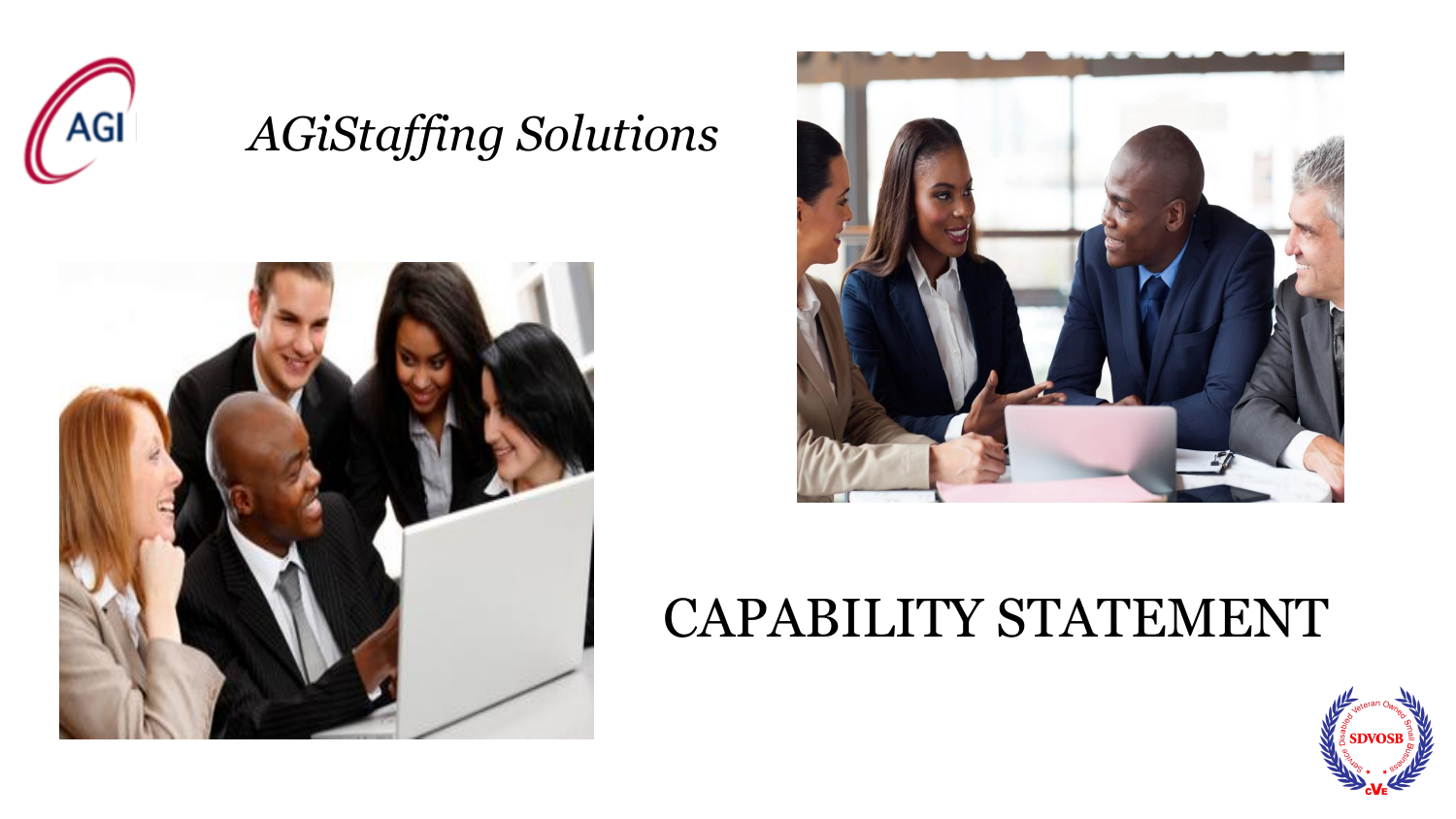

# *Mission:*

- *AGiStaffing* is a full-service HR recruiting, staffing and project management division of AGI International, Inc.
- With the expertise of the *AGiStaffing* team, we work diligently to match qualified, professional candidates for employment with employers offering opportunities for growth and development.
- We screen applicants carefully to ensure they possess the skills needed for the available opportunities, while vetting the available positions to ensure they provide opportunities for permanent placement



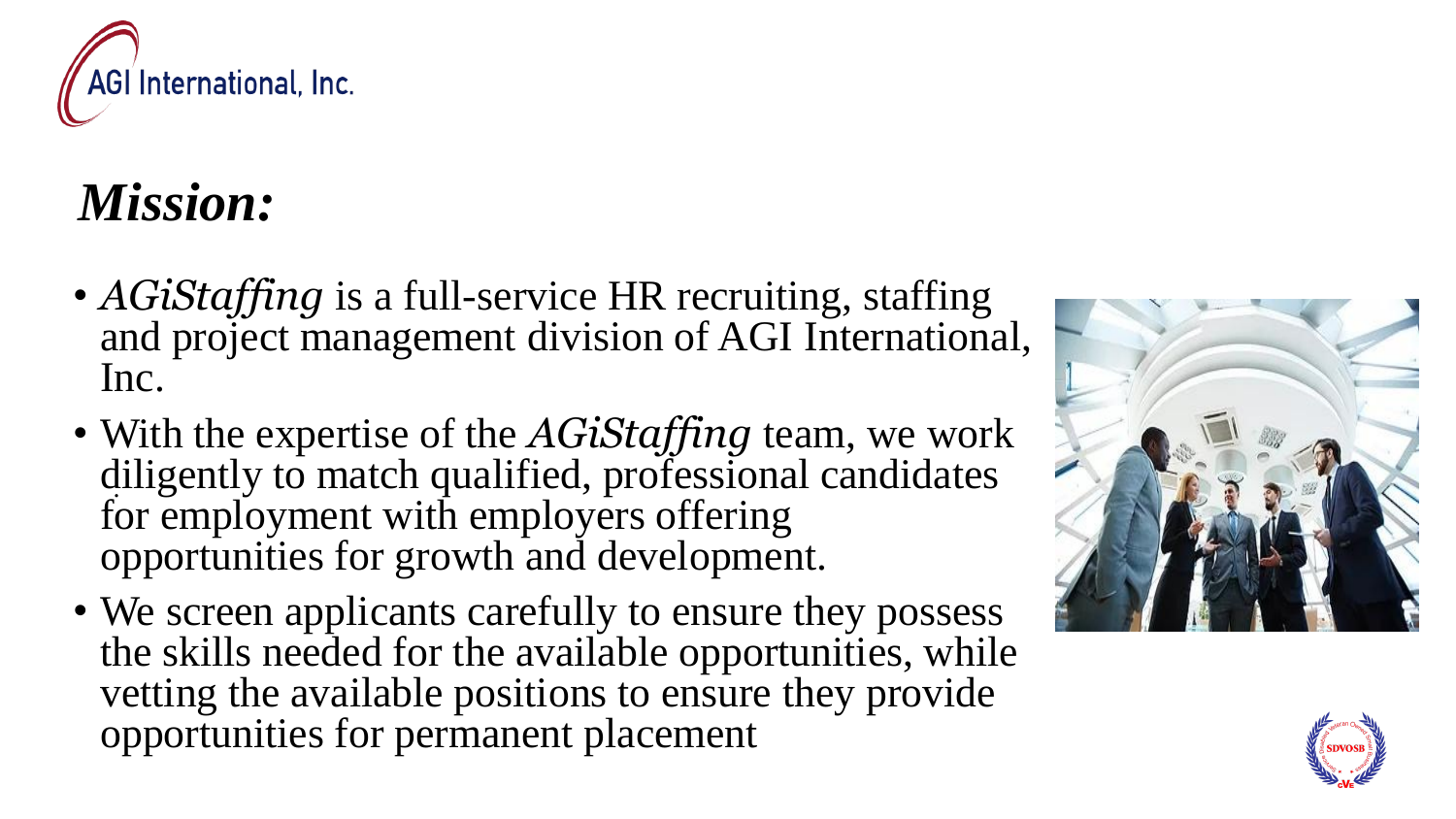

# Candidates and Industries We Serve







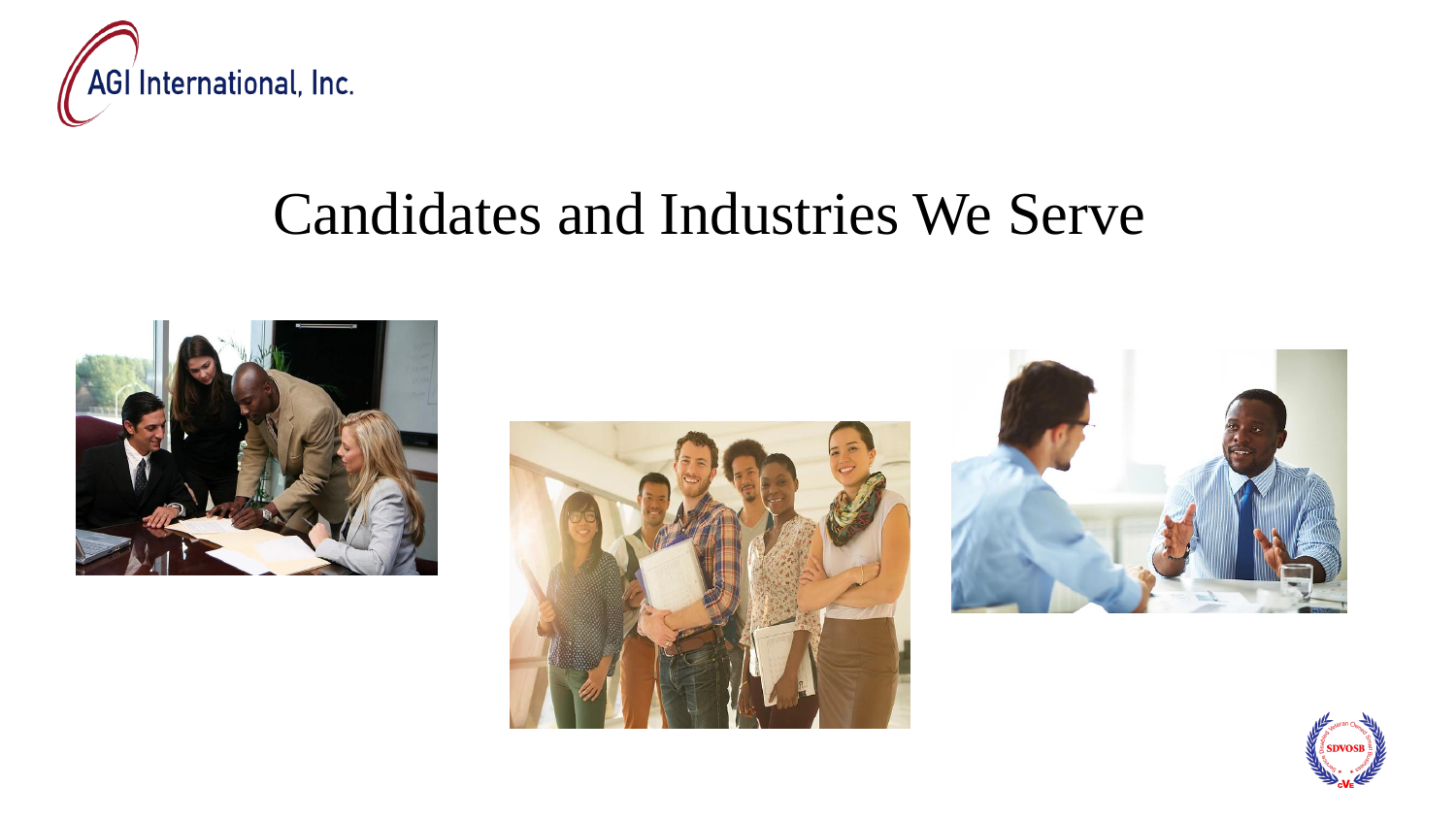

We serve the following candidates and industries:

- Administrative and General Management
- Computer Programming and Computer Systems Design
- Data Processing and Hosting
- Statistical and Actuarial Analysis
- Management Analysis
- Financial and Business Performance Auditing
- Records and Information Management
- Packaging Engineering
- Supply Chain Management Professionals
- Techincal: Manufacturing & Engineering
- Program/Project Manager
- Full-time/Part-time Exempt and Non-Exempt Employees

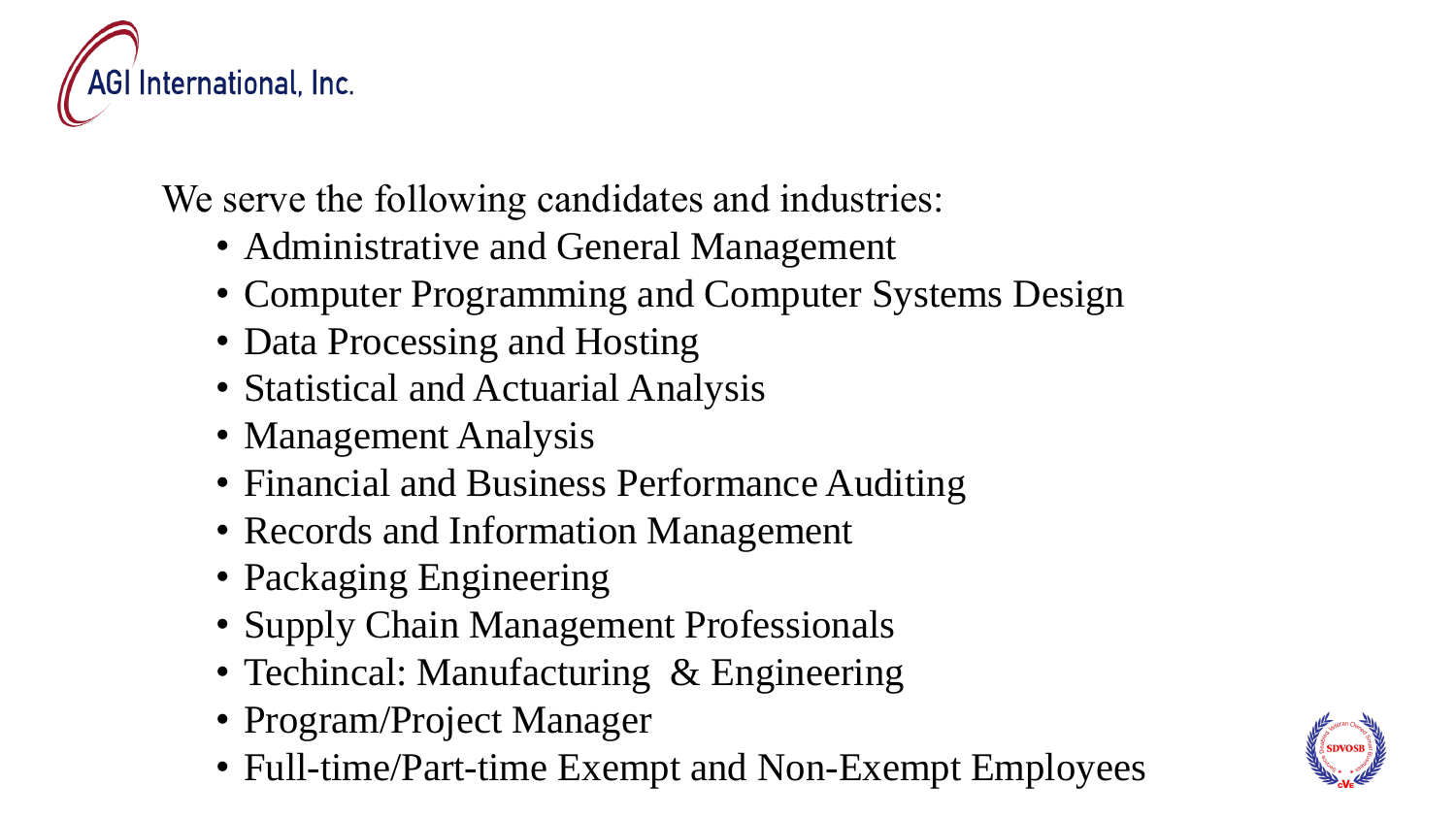

# *AGiStaffing Team Certifications*



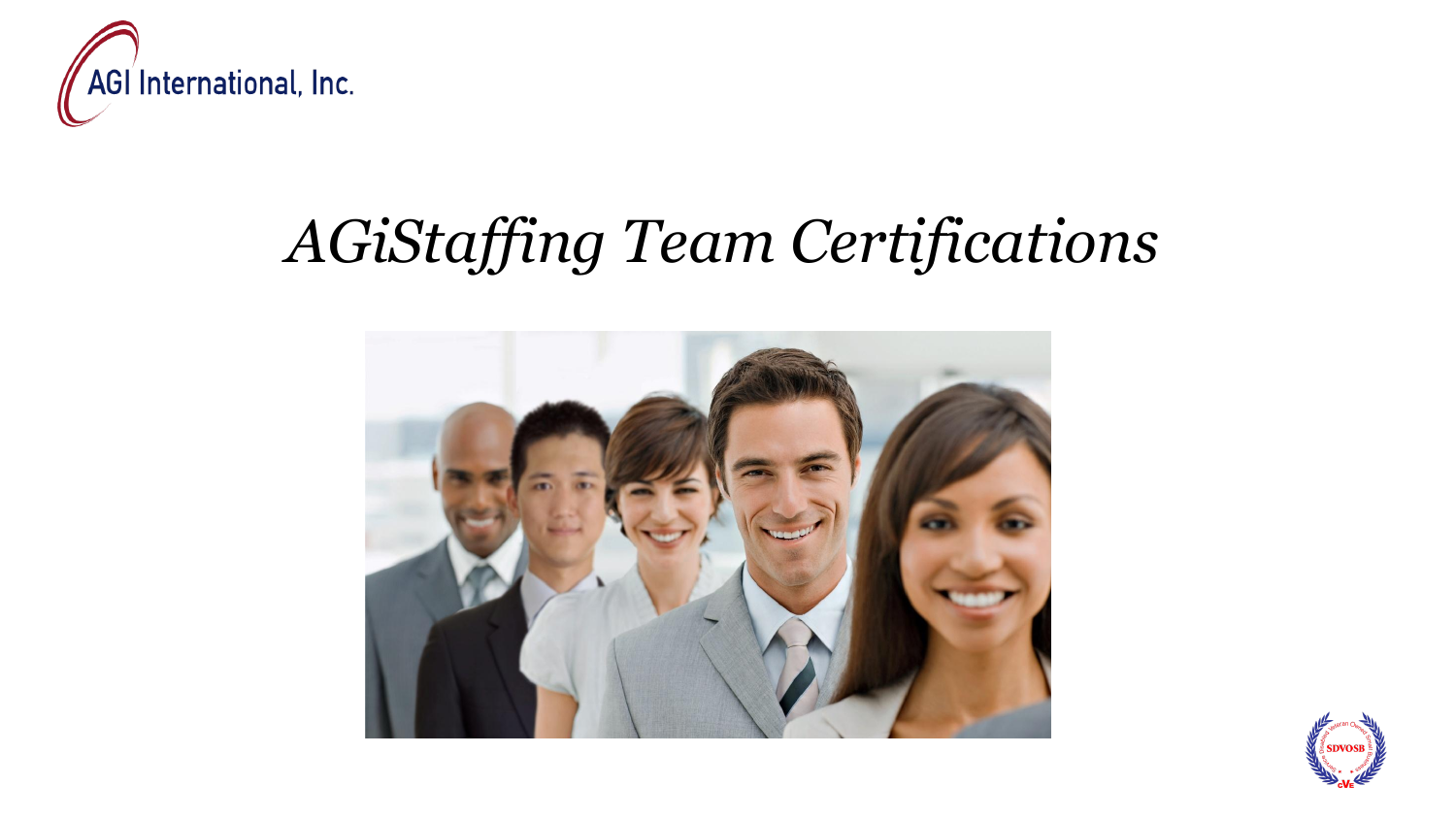

#### **DUNS:** 611924700 **CAGE CODE**: 4QAP3

#### **Certifications**

- Service Disabled Veteran Owned Small Business
- Historically Underutilized Business (HUB) Certified
- Association of Personnel Services Organization (APSO)
- Dallas Chamber of Commerce
- Dallas Fort Worth Minority Business Council
- ISO9001:2008

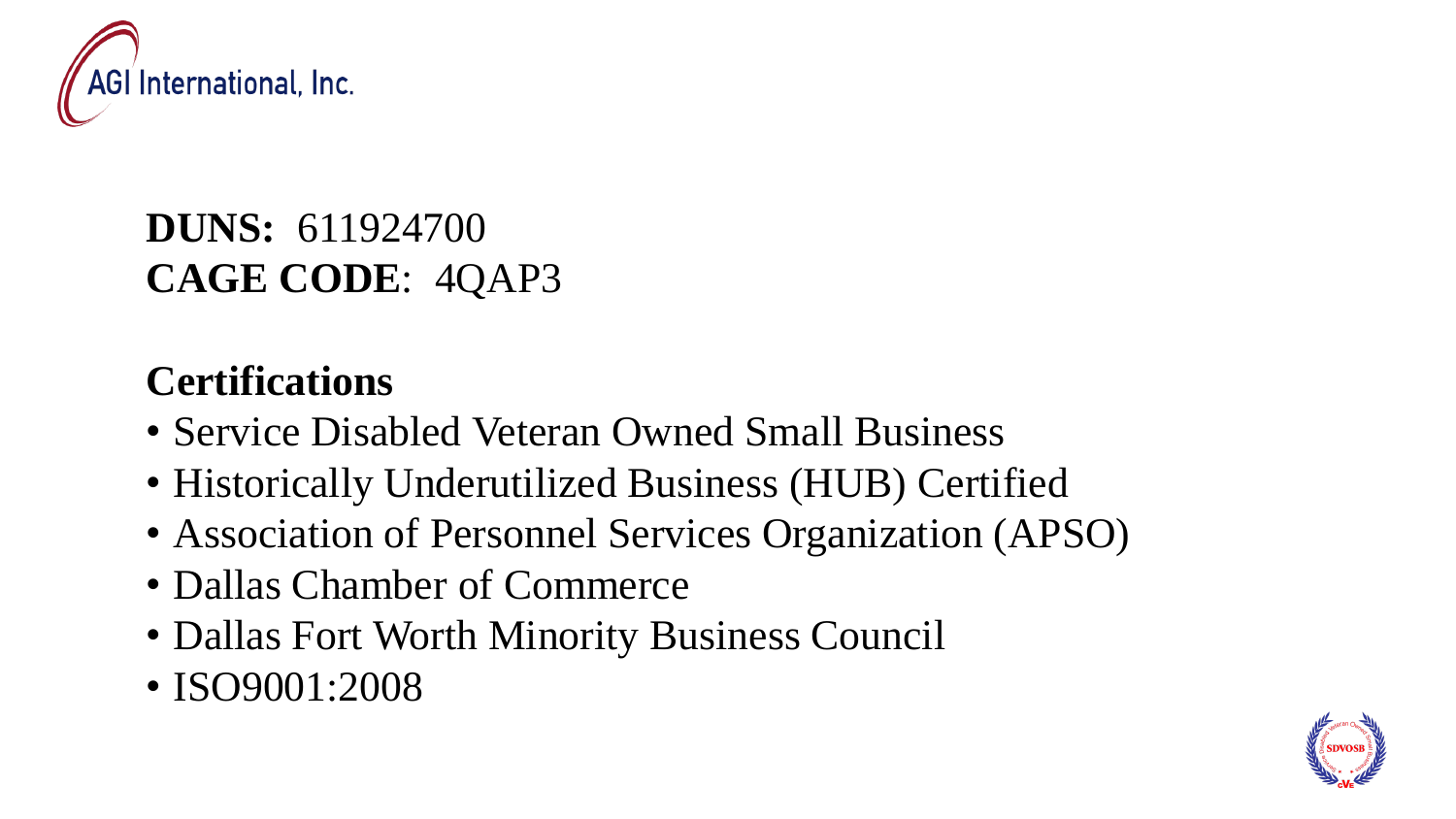

#### **NAICS CODES**

- 541611 Administrative & General Mgmt. Consulting Services
- 541612 Human Resources Consulting Services
- 541990 Other Professional, Scientific & Technical Services
- 561110 Professional, Scientific & Technical Services
- 561210 Facilities Support Services
- 561311 Employment Placement Agencies
- 561320 Temporary Help Services
- 621399 Offices of All Other Misc. Health Practitioners

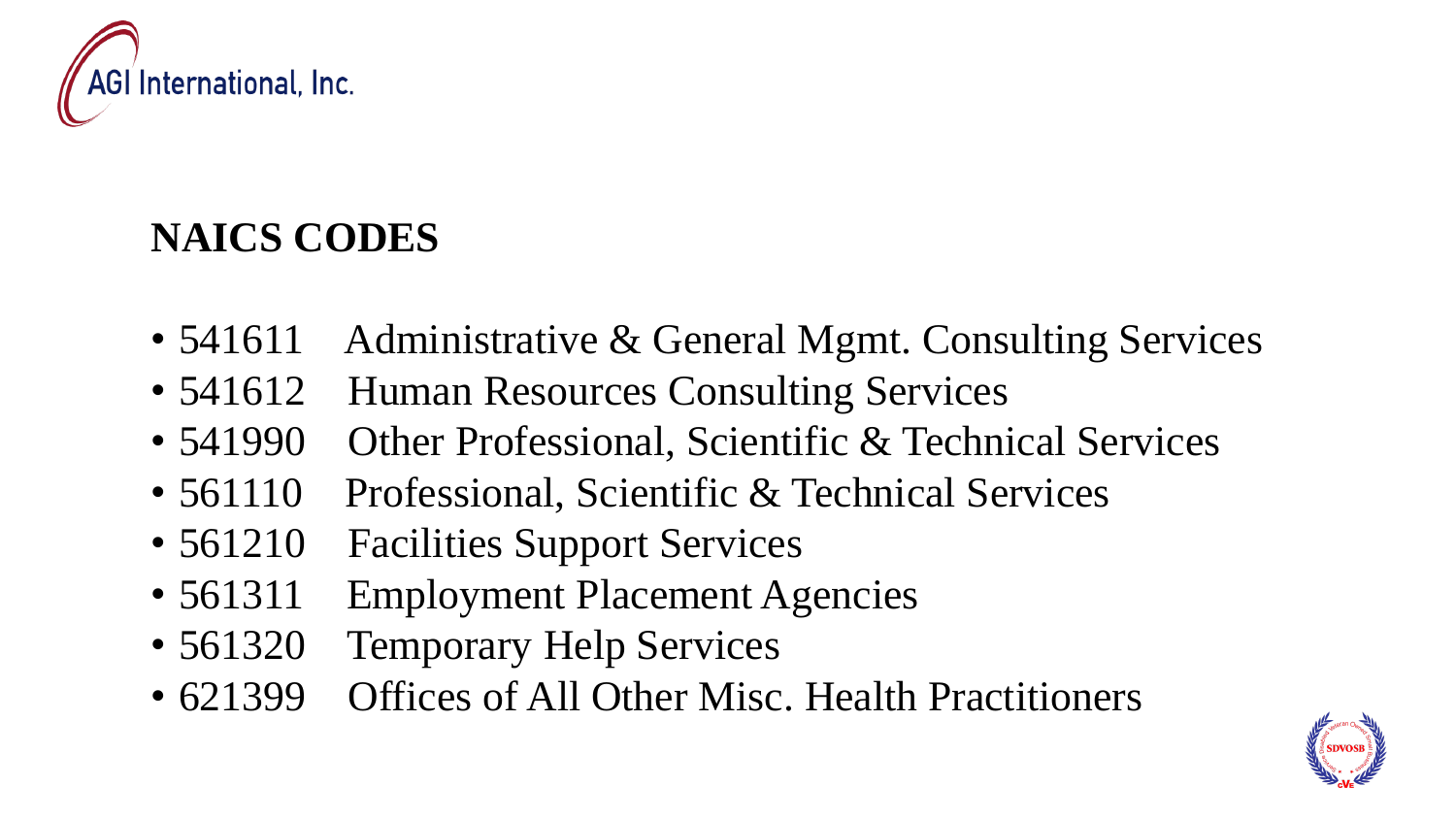

### **OTHER CERTIFICATIONS**

- Job Placement Specialist
- Job Skills Trainer/Job Coach
- Support Employment Specialist
- Employer Engagement Job Development
- Employment for Individual with Disabilities